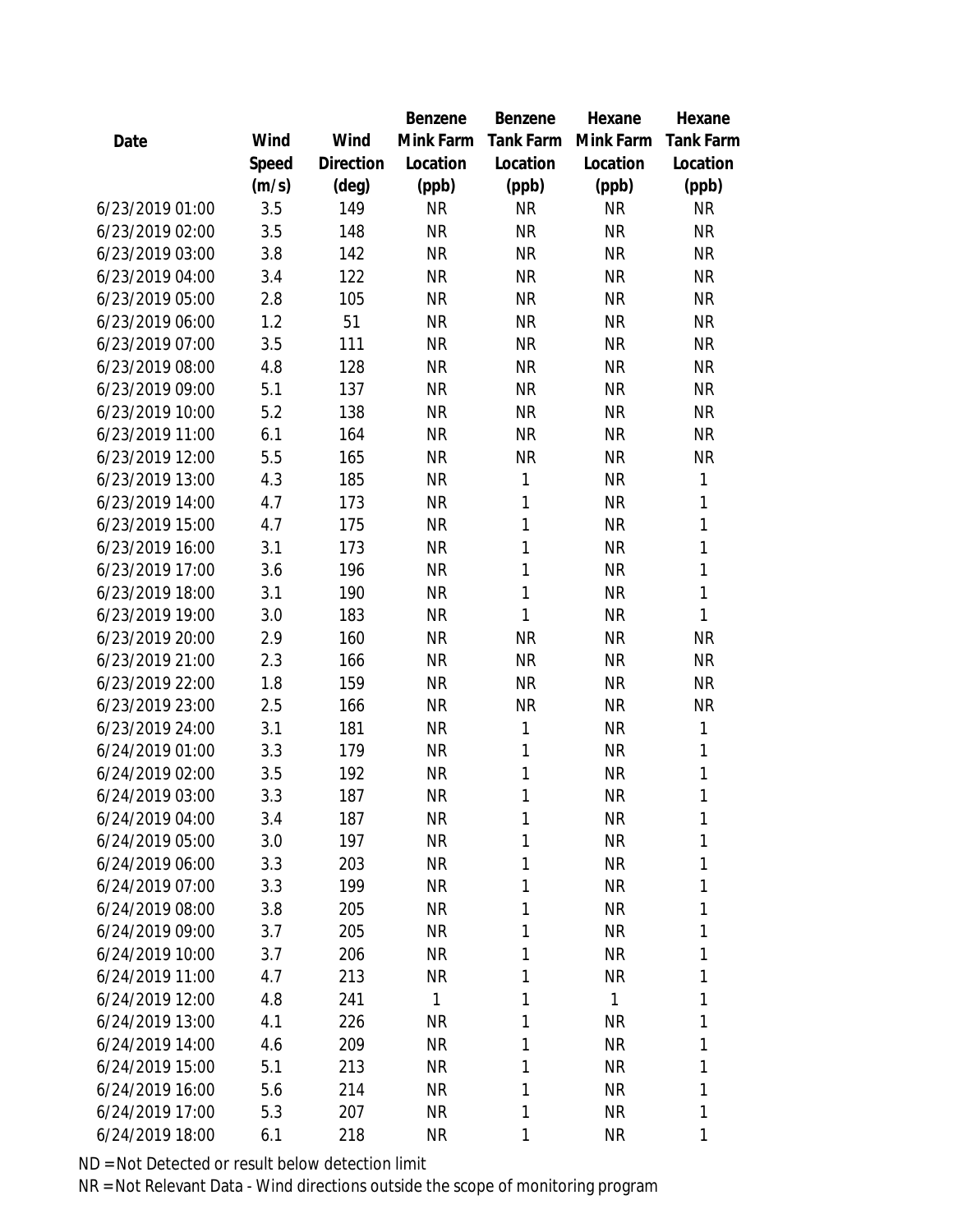|                 |       |           | Benzene   | Benzene   | Hexane    | Hexane           |
|-----------------|-------|-----------|-----------|-----------|-----------|------------------|
| Date            | Wind  | Wind      | Mink Farm | Tank Farm | Mink Farm | <b>Tank Farm</b> |
|                 | Speed | Direction | Location  | Location  | Location  | Location         |
|                 | (m/s) | (deg)     | (ppb)     | (ppb)     | (ppb)     | (ppb)            |
| 6/24/2019 19:00 | 6.8   | 251       | 1         | 1         | 1         | 1                |
| 6/24/2019 20:00 | 6.0   | 262       | 1         | 1         | 1         | 1                |
| 6/24/2019 21:00 | 3.9   | 264       | 1         | 1         | 1         | $\overline{2}$   |
| 6/24/2019 22:00 | 3.6   | 261       | 1         | 1         | 1         | $\overline{2}$   |
| 6/24/2019 23:00 | 4.0   | 247       | 1         | 1         | 1         | $\overline{2}$   |
| 6/24/2019 24:00 | 4.2   | 244       | 1         | 1         | 1         | 1                |
| 6/25/2019 01:00 | 4.7   | 245       | 1         | 1         | 1         | 1                |
| 6/25/2019 02:00 | 3.3   | 255       | 1         | 1         | 1         | $\overline{2}$   |
| 6/25/2019 03:00 | 3.6   | 242       | 1         | 1         | 1         | 1                |
| 6/25/2019 04:00 | 2.9   | 229       | <b>NR</b> | 1         | <b>NR</b> | 1                |
| 6/25/2019 05:00 | 2.8   | 208       | <b>NR</b> | 1         | <b>NR</b> | 1                |
| 6/25/2019 06:00 | 2.5   | 207       | <b>NR</b> | 1         | <b>NR</b> | 1                |
| 6/25/2019 07:00 | 3.1   | 202       | <b>NR</b> | 1         | <b>NR</b> | 1                |
| 6/25/2019 08:00 | 3.8   | 235       | 1         | 1         | 1         | 1                |
| 6/25/2019 09:00 | 4.2   | 250       | 1         | 1         | 1         | 1                |
| 6/25/2019 10:00 | 4.4   | 246       | 1         | 1         | 1         | 1                |
| 6/25/2019 11:00 | 4.1   | 253       | 1         | 1         | 1         | 1                |
| 6/25/2019 12:00 | 4.3   | 224       | <b>NR</b> | 1         | <b>NR</b> | 1                |
| 6/25/2019 13:00 | 6.1   | 209       | <b>NR</b> | 1         | <b>NR</b> | 1                |
| 6/25/2019 14:00 | 6.6   | 205       | <b>NR</b> | 1         | <b>NR</b> | 1                |
| 6/25/2019 15:00 | 7.2   | 213       | <b>NR</b> | 1         | <b>NR</b> | 1                |
| 6/25/2019 16:00 | 6.5   | 208       | <b>NR</b> | 1         | <b>NR</b> | 1                |
| 6/25/2019 17:00 | 8.6   | 224       | <b>NR</b> | 1         | <b>NR</b> | 1                |
| 6/25/2019 18:00 | 6.9   | 233       | 1         | 1         | 1         | 1                |
| 6/25/2019 19:00 | 6.0   | 240       | 1         | 1         | 1         | 1                |
| 6/25/2019 20:00 | 4.8   | 249       | 1         | 1         | 1         | 1                |
| 6/25/2019 21:00 | 3.2   | 259       | 1         | 1         | 1         | 3                |
| 6/25/2019 22:00 | 3.1   | 251       | 1         | 1         | 1         | 3                |
| 6/25/2019 23:00 | 3.8   | 247       | 1         | 1         | 1         | 1                |
| 6/25/2019 24:00 | 2.9   | 220       | <b>NR</b> | 1         | <b>NR</b> | 1                |
| 6/26/2019 01:00 | 4.0   | 227       | <b>NR</b> | 1         | <b>NR</b> | 1                |
| 6/26/2019 02:00 | 2.9   | 229       | <b>NR</b> | 1         | <b>NR</b> | 1                |
| 6/26/2019 03:00 | 3.2   | 229       | <b>NR</b> | 1         | <b>NR</b> | 1                |
| 6/26/2019 04:00 | 3.8   | 235       | 1         | 1         | 1         | 1                |
| 6/26/2019 05:00 | 3.5   | 244       | 1         | 1         | 1         | 1                |
| 6/26/2019 06:00 | 2.2   | 239       | 1         | 1         | 1         | 1                |
| 6/26/2019 07:00 | 1.8   | 237       | 1         | 1         | 1         | 1                |
| 6/26/2019 08:00 | 2.1   | 219       | <b>NR</b> | 1         | <b>NR</b> | 1                |
| 6/26/2019 09:00 | 2.1   | 203       | <b>NR</b> | 1         | <b>NR</b> | 1                |
| 6/26/2019 10:00 | 2.3   | 201       | <b>NR</b> | 1         | <b>NR</b> | 1                |
| 6/26/2019 11:00 | 2.3   | 188       | <b>NR</b> | 1         | <b>NR</b> | 1                |
| 6/26/2019 12:00 | 2.4   | 194       | <b>NR</b> | 1         | <b>NR</b> | 1                |
|                 |       |           |           |           |           |                  |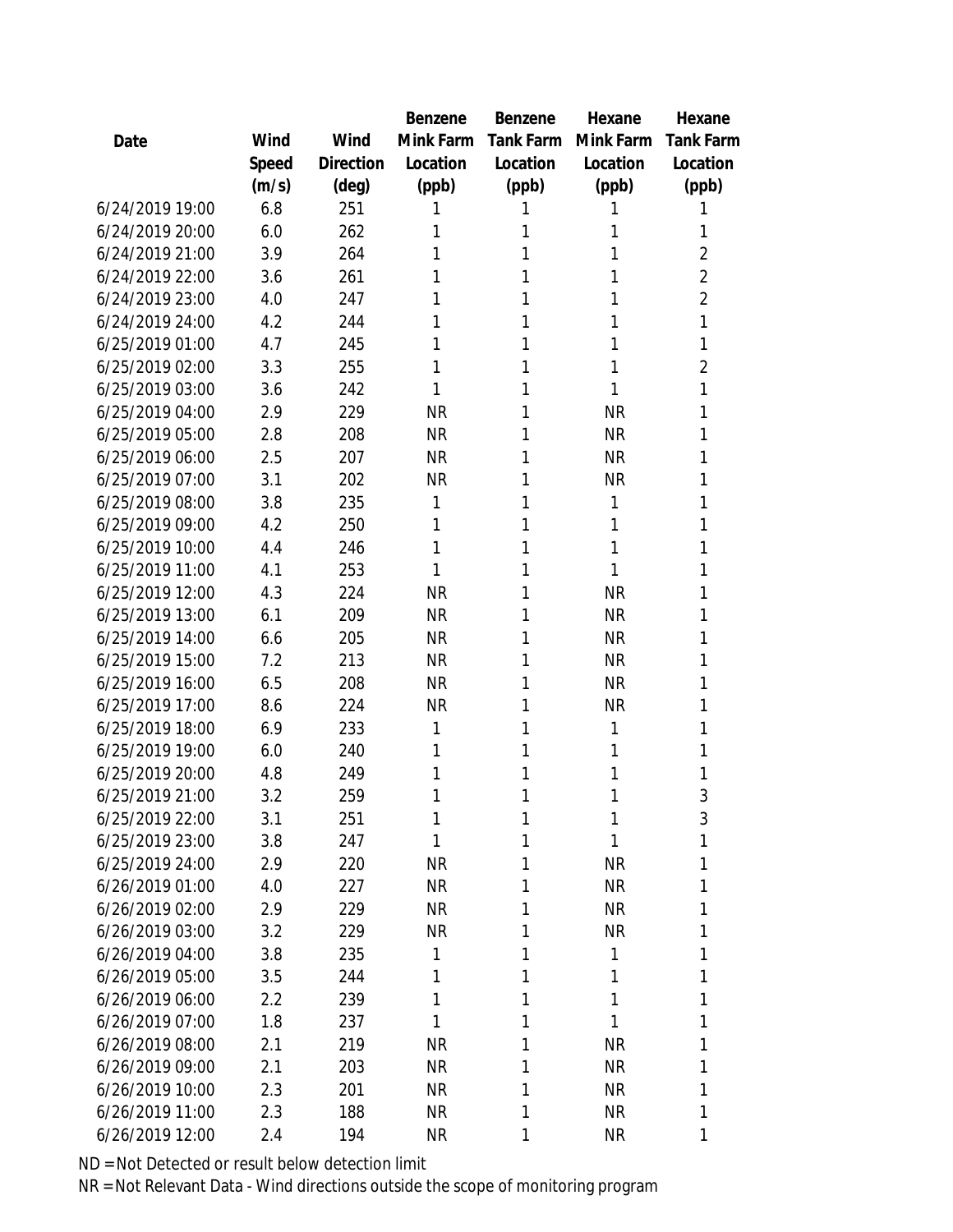|                 |       |                | Benzene   | Benzene   | Hexane    | Hexane           |
|-----------------|-------|----------------|-----------|-----------|-----------|------------------|
| Date            | Wind  | Wind           | Mink Farm | Tank Farm | Mink Farm | <b>Tank Farm</b> |
|                 | Speed | Direction      | Location  | Location  | Location  | Location         |
|                 | (m/s) | $(\text{deg})$ | (ppb)     | (ppb)     | (ppb)     | (ppb)            |
| 6/26/2019 13:00 | 2.6   | 185            | <b>NR</b> | 1         | <b>NR</b> | 1                |
| 6/26/2019 14:00 | 2.3   | 176            | <b>NR</b> | <b>NR</b> | <b>NR</b> | <b>NR</b>        |
| 6/26/2019 15:00 | 2.7   | 172            | <b>NR</b> | 1         | <b>NR</b> | 1                |
| 6/26/2019 16:00 | 2.9   | 178            | <b>NR</b> | NoData    | <b>NR</b> | NoData           |
| 6/26/2019 17:00 | 2.9   | 190            | <b>NR</b> | 1         | <b>NR</b> | $\mathbf{1}$     |
| 6/26/2019 18:00 | 3.0   | 196            | <b>NR</b> | 1         | <b>NR</b> | 1                |
| 6/26/2019 19:00 | 2.6   | 178            | <b>NR</b> | 1         | <b>NR</b> | 1                |
| 6/26/2019 20:00 | 3.1   | 165            | <b>NR</b> | <b>NR</b> | <b>NR</b> | <b>NR</b>        |
| 6/26/2019 21:00 | 3.8   | 53             | <b>NR</b> | <b>NR</b> | <b>NR</b> | <b>NR</b>        |
| 6/26/2019 22:00 | 3.8   | 151            | <b>NR</b> | <b>NR</b> | <b>NR</b> | <b>NR</b>        |
| 6/26/2019 23:00 | 4.2   | 126            | <b>NR</b> | <b>NR</b> | <b>NR</b> | <b>NR</b>        |
| 6/26/2019 24:00 | 1.7   | 79             | <b>NR</b> | <b>NR</b> | <b>NR</b> | <b>NR</b>        |
| 6/27/2019 01:00 | 2.6   | 193            | <b>NR</b> | 1         | <b>NR</b> | 1                |
| 6/27/2019 02:00 | 5.0   | 177            | <b>NR</b> | 1         | <b>NR</b> | 1                |
| 6/27/2019 03:00 | 4.9   | 166            | <b>NR</b> | <b>NR</b> | <b>NR</b> | <b>NR</b>        |
| 6/27/2019 04:00 | 4.0   | 174            | <b>NR</b> | 1         | <b>NR</b> | 1                |
| 6/27/2019 05:00 | 2.3   | 182            | <b>NR</b> | 1         | <b>NR</b> | 1                |
| 6/27/2019 06:00 | 2.4   | 195            | <b>NR</b> | 1         | <b>NR</b> | 1                |
| 6/27/2019 07:00 | 3.2   | 208            | <b>NR</b> | 1         | <b>NR</b> | 1                |
| 6/27/2019 08:00 | 3.8   | 220            | <b>NR</b> | 1         | <b>NR</b> | 1                |
| 6/27/2019 09:00 | 2.6   | 221            | <b>NR</b> | 1         | <b>NR</b> | 1                |
| 6/27/2019 10:00 | 2.0   | 189            | <b>NR</b> | 1         | <b>NR</b> | 1                |
| 6/27/2019 11:00 | 2.4   | 170            | <b>NR</b> | 1         | <b>NR</b> | 1                |
| 6/27/2019 12:00 | 2.0   | 162            | <b>NR</b> | <b>NR</b> | <b>NR</b> | <b>NR</b>        |
| 6/27/2019 13:00 | 2.6   | 165            | <b>NR</b> | <b>NR</b> | <b>NR</b> | <b>NR</b>        |
| 6/27/2019 14:00 | 2.6   | 179            | <b>NR</b> | 1         | <b>NR</b> | 1                |
| 6/27/2019 15:00 | 3.7   | 181            | <b>NR</b> | 1         | <b>NR</b> | 1                |
| 6/27/2019 16:00 | 3.6   | 192            | <b>NR</b> | 1         | <b>NR</b> | 1                |
| 6/27/2019 17:00 | 3.4   | 194            | <b>NR</b> | 1         | <b>NR</b> | 1                |
| 6/27/2019 18:00 | 3.3   | 201            | <b>NR</b> | 1         | <b>NR</b> | 1                |
| 6/27/2019 19:00 | 3.0   | 194            | <b>NR</b> | 1         | <b>NR</b> | 1                |
| 6/27/2019 20:00 | 4.6   | 10             | 1         | <b>NR</b> | 1         | <b>NR</b>        |
| 6/27/2019 21:00 | 2.4   | 49             | <b>NR</b> | <b>NR</b> | <b>NR</b> | <b>NR</b>        |
| 6/27/2019 22:00 | 3.0   | 90             | <b>NR</b> | <b>NR</b> | <b>NR</b> | <b>NR</b>        |
| 6/27/2019 23:00 | 1.2   | 52             | <b>NR</b> | <b>NR</b> | <b>NR</b> | <b>NR</b>        |
| 6/27/2019 24:00 | 3.1   | 121            | <b>NR</b> | <b>NR</b> | <b>NR</b> | <b>NR</b>        |
| 6/28/2019 01:00 | 4.4   | 138            | <b>NR</b> | <b>NR</b> | <b>NR</b> | <b>NR</b>        |
| 6/28/2019 02:00 | 4.4   | 163            | <b>NR</b> | <b>NR</b> | <b>NR</b> | <b>NR</b>        |
| 6/28/2019 03:00 | 3.6   | 181            | <b>NR</b> | 1         | <b>NR</b> | 1                |
| 6/28/2019 04:00 | 2.8   | 182            | <b>NR</b> | 1         | <b>NR</b> | 1                |
| 6/28/2019 05:00 | 3.0   | 189            | <b>NR</b> | 1         | <b>NR</b> | 1                |
| 6/28/2019 06:00 | 2.9   | 206            | <b>NR</b> | 1         | <b>NR</b> | 1                |